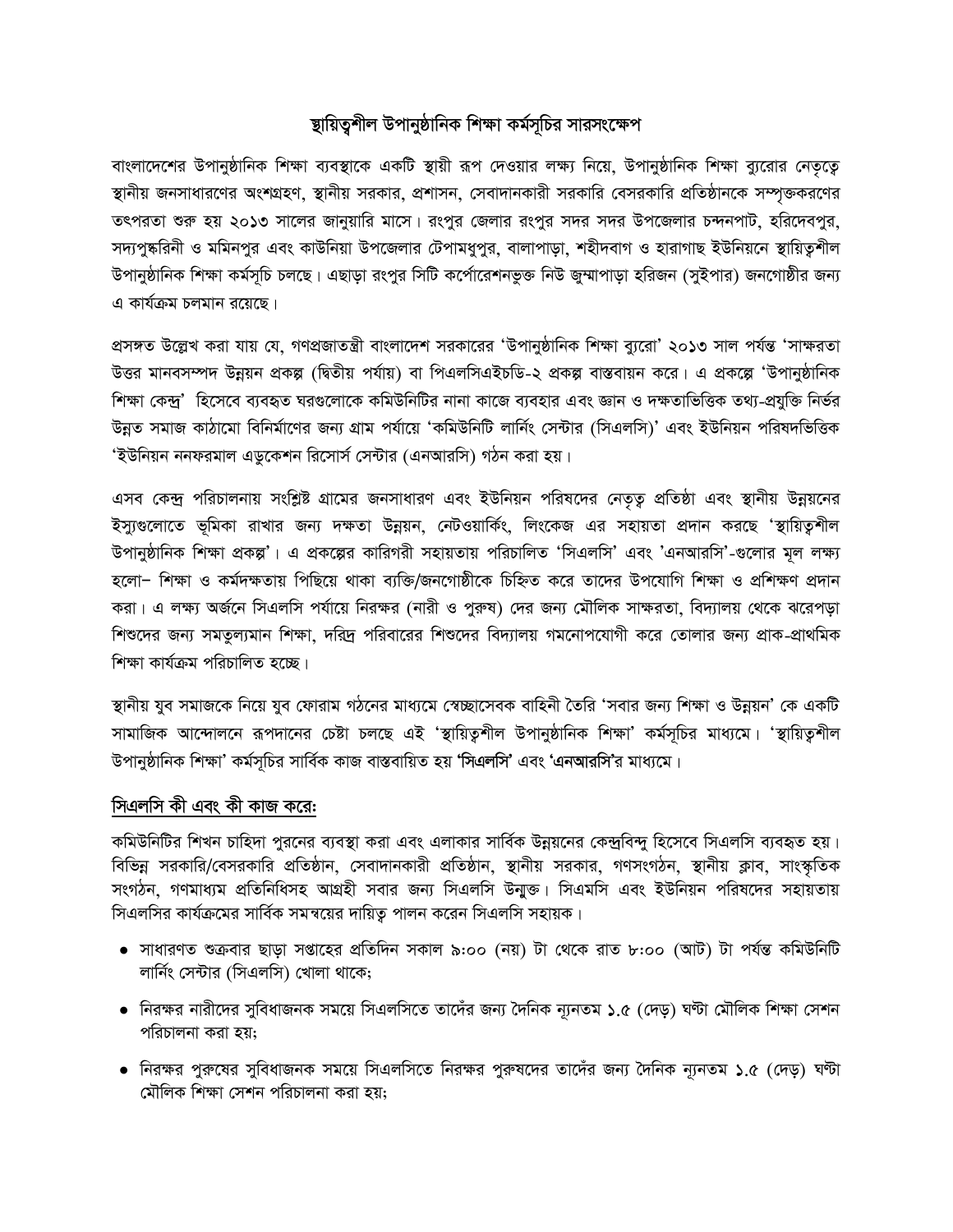- ঝরেপড়া শিশুদের সুবিধাজনক সময়ে সিএলসিতে ঝরে পড়াদের শিশুদের তাদের জন্য দৈনিক ন্যূনতম ১.৫ (দেড়) ঘণ্টা নমনীয় পদ্ধতিতে সমতুল্যমান শিক্ষা সেশন পরিচালনা করা হয়;
- যথাসময়ে (পাঠ শেষে) সব শিক্ষার্থীদের মূল্যায়ন পরীক্ষার আয়োজন করা হয় এবং সনদপত্র দেয়া হয়;
- নব্য-সাক্ষর, স্কুল, কলেজ, বিশ্ববিদ্যালয় পড়ুয়া স্থানীয় যুব সমাজ, অবসরপ্রাপ্ত ব্যক্তিবর্গের অংশগ্রহণে দৈনিক ১ (এক) ঘণ্টা বিষয়ভিত্তিক পাঠচক্ৰ অনুষ্ঠিত হয়;
- স্থানীয় জনসাধারণের পরিবারে বাড়তি আয়ের পথ সৃষ্টি/আত্মকর্মসংস্থান নিশ্চিত করতে স্থানীয় বাজার-চাহিদা মোতাবেক বৃত্তিমূলক/ দক্ষতাবৃদ্ধিমূলক প্রশিক্ষণ নিশ্চিত করার জন্য ব্যবহারিক প্রশিক্ষণ প্রদান করা হয়;
- নারী শিক্ষার্থীসহ স্থানীয় নারীদের একত্রিত করে দল গঠন ও অধিকার সচেতন করা এবং প্রতিটি দলকে মহিলা বিষয়ক অধিদপ্তরের সাথে সংযুক্ত করা হয়;
- সিএলসি'র শিক্ষার্থীদের নিয়ে সমবায় সমিতি গঠন, সমিতির নিয়মিত সভা করা, সঞ্চয় করে সমিতির তহবিল গঠন করা এবং সমবায় অধিদপ্তরের সাথে সম্পৃক্ত সংযুক্ত করা হয়;
- প্রতিটি সিএলসিতে শিক্ষার্থীদের সমিতির তহবিল দ্বারা আয়বৃদ্ধিমূলক কাজ নিশ্চিতভাবে গ্রহণ করা হয়। যেমন-সিএলসি'র চত্তুরে সমবায় দোকান তৈরি, জমি লিজ নিয়ে চাষাবাদ, পুকুর লিজ নিয়ে মাছ চাষ করা ইত্যাদি;
- স্থানীয় যুবদের সম্পৃক্ত করে প্রতিটি সিএলসিতে যুব ফোরাম গঠন, সভা করা ও এবং সিএলসি কার্যক্রম পরিচালনায় যুবদের অংশগ্রহণ নিশ্চত করা করানো এবং যুব উন্নয়ন অধিদপ্তরের সাথে নেটওয়ার্ক সুদৃঢ় করা হয়;
- 'সামাজিক শিক্ষক' কর্মসূচি হিসেবে স্থানীয় যুবকেরা বাড়িতে গিয়ে গিয়ে বই পড়ানোর কার্যক্রম পরিচালনা করে;
- এলাকার ঐহিত্যবাহী লোকজ সংস্কৃতিগুলো চিহ্নিত করে স্থানীয় শিল্প-সংস্কৃতি চর্চাকারী জনগোষ্ঠীকে সিএলসিতে নিয়ে আসা এবং নিয়মিত চর্চার ব্যবস্থা করা হয়। এর ফলে সিএলসি'র উৎকর্ষতার জন্য লোকজ সংস্কৃতির বহুমাত্রিক ব্যবহার নিশ্চিত করা সহজ হয়। এছাড়া প্রতি ৩ মাসে প্রতিটি সিএলসি আনুষ্ঠানিকভাবে স্থানীয় সহায়তায় উৎসব পালন করে:
- সিএলসি ম্যানেজিং কমিটি বা সিএমসি নিয়মিত সিএলসির সাথে যোগাযোগ রাখে এবং মাসিক সভায় সিএলসি'র সার্বিক উন্নয়নের ইস্যুতে ব্যাপক আলোচনা করে সিদ্ধান্তসমূহ বাস্তবায়ন করে;
- ইউনিয়ন পরিষদের চেয়ারম্যান, সংশ্লিষ্ট ওয়ার্ডের ইউনিয়নের সদস্য ও সংরক্ষিত আসনের নারী সদস্যগণ প্রতিনিয়ত সিএলসির সাথে যোগাযোগ রাখেন, মাসিক সভায় উপস্থিত হন এবং সিএলসির উন্নয়নে ইউনিয়ন পরিষদ সবধরনের ব্যবস্থা নেয়;
- সিএলসিতে স্বাস্থ্য শিক্ষা/কৃষি শিক্ষা এবং ভ্রাম্যমাণ লাইব্রেরির মধ্যেমে সব ধরনের শিক্ষা উপকরণ জনসাধারণের হাতে পৌছানো হয়;
- সিএলসিতে দৈনিক সংবাদপত্র নেওয়া হয় এবং সংবাদপত্র পাঠ ও আলোচনার মাধ্যমে তথ্য বিনিময় করা হয়;
- সিএলসির সব কাজের রেকর্ড সঠিকভাবে সংরক্ষণ ও ব্যবহার করা হয় ব্যবহার করা হয় এবং সেগুলো সংরক্ষিত থাকে, যা যে কেউ চাইলেই যে কোনো তথ্য দেখতে পারেন;
- সিএলসি প্রয়োজন অনুযায়ী জরিপ পরিচালনা করে সমস্যা চিহ্নিতকরণ এবং সমাধানে সরকারি/বেসরকারি প্রতিষ্ঠানকে সহায়তা দেয়া হয়।

এছাড়াও কমিউনিটির প্রয়োজনে যে কোনো কাজ সুষ্ঠূভাবে পরিচালনা করতে সিএলসি ব্যবহার করা যেতে পারে।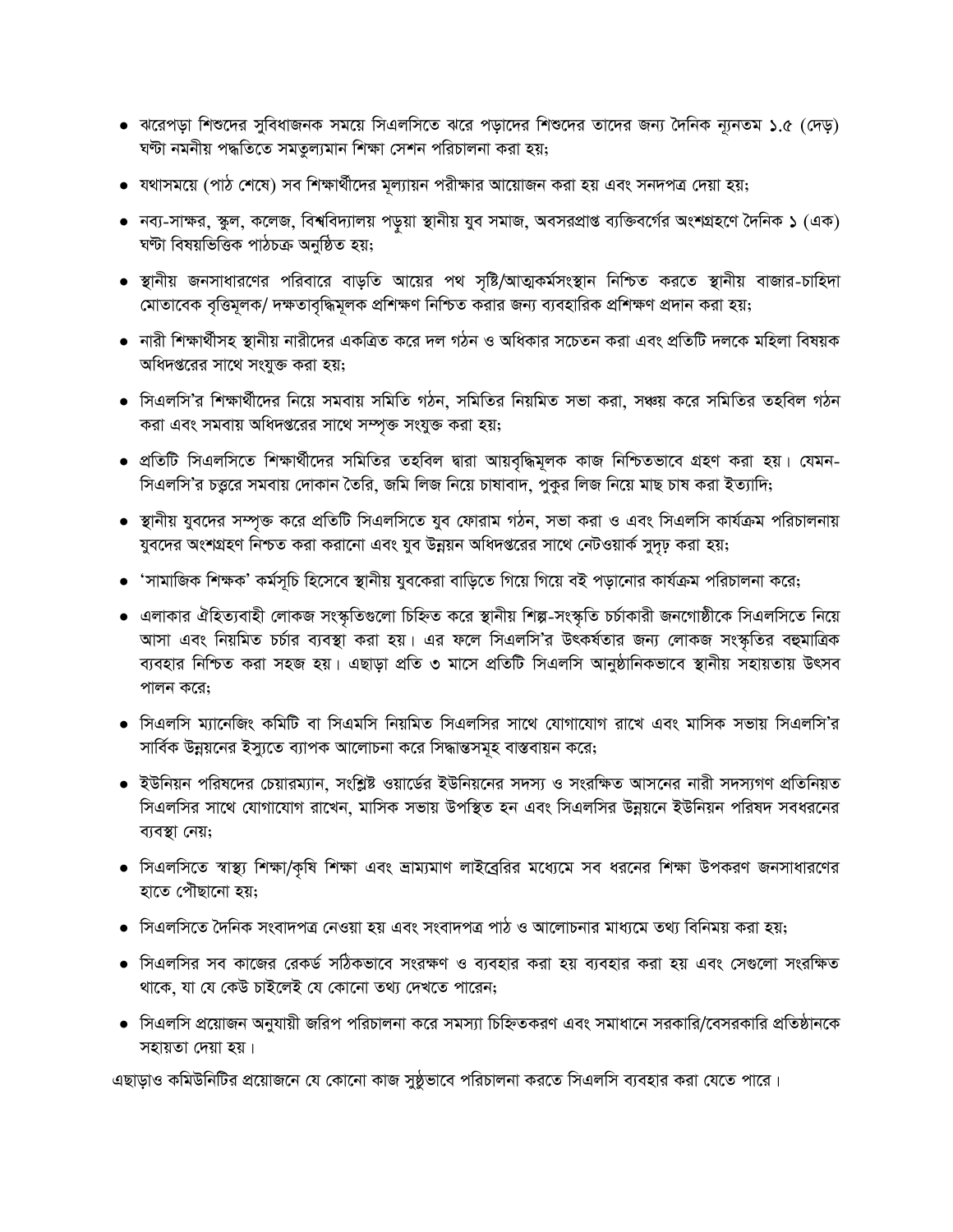## এনআরসি কী এবং কী কাজ করে:

ইউনিয়ন উপানুষ্ঠানিক শিক্ষা রিসোর্স সেন্টার (এনআরসি) হলো ইউনিয়নভিত্তিক আধুনিক তথ্য ও প্রযুক্তি সম্বলিত একটি উপানুষ্ঠানিক শিখন কেন্দ্র। এটি ইউনিয়ন ডিজিটাল সেন্টারের সাথে যৌথভাবে কাজ করবে। ইউনিয়নের তথ্য ও জ্ঞান বিনিময়ের কেন্দ্র হিসেবে ইউনিয়নের সাধারণ মানুষকে প্রয়োজনীয় সহায়তা প্রদান সাথে, সাথে এনজিও, সুশীল সমাজ এবং অন্যান্য প্রতিষ্ঠানকে সঙ্গে নিয়ে অ্যাডভোকেসি ইস্যুতে সক্রিয়ভাবে কাজ করার ক্ষেত্রে তথ্য ও প্রয়োজনীয় কারিগরি সহায়তা দেবে। এর অন্যতম প্রধান উদ্দেশ্য হতে পারে স্থানীয় পর্যায়ে (ইউনিয়ন পরিষদে) পর্যায়ে উপানুষ্ঠানিক শিক্ষার সমন্বয় ও উন্নয়ন ঘটানো। এনআরসিগুলো যেসব কাজ করছে, তার কয়েকটি নিচে তুলে ধরা হলো–

- স্থানীয় পর্যায়ে (ইউনিয়ন পরিষদে) উপানুষ্ঠানিক শিক্ষার সাথে ইউএনও, ইউপি, সিএমসি, কমিউনিটি, ইউডিসি এবং উশিব্যু'র যোগসূত্রীতা তৈরি করা;
- ইউনিয়ন সার্ভে এবং রিসোর্স ম্যাপিং;
- বাস্তব জীবনে কম্পিউটরের প্রয়োগসহ জীবন দক্ষতামূলক অন্যান্য প্রশিক্ষণ (চাহিদা অনুযায়ী) আয়োজন করা;
- এনআরসির জন্য বরাদ্দকৃত কক্ষ, আসবাবপত্র ও অন্যান্য যন্ত্রসামগ্রীর সুষ্ঠু ব্যবহার ও সংরক্ষণ;
- নির্বাচিত দিন ইউপি দ্বারা নির্বাচিত বিভিন্ন স্থানে সপ্তাহে ৩ দিন ভ্রাম্যমান লাইব্রেরি পরিচালন ও রক্ষণাবেক্ষণ;
- উপজেলা শিক্ষা কমিটি, ইউপি, সরকারি কর্মকর্তা, এনজিও, ব্যবসায়িক প্রতিনিধি, সিএলসি-এনআরসি প্রতিনিধির অংশগ্ৰহণে ইউনিয়ন পৰ্যায়ে শিখন বিনিময় সভা আয়োজন;
- স্থায়িতৃশীল উপানুষ্ঠানিক শিক্ষা প্ৰকল্প সম্পৰ্কে প্ৰচাৱণা, যেমন- দেয়াল লিখন, বিল বোৰ্ড তৈরি, পোস্টারিং, মাইকিং ইত্যাদি;
- উপজেলা নির্বাহী অফিসারের সভাপতিতে উপজেলা উন্নয়ন সমন্বয় সভায় আলোচনার জন্য ইউনিয়নের উপানুষ্ঠানিক শিক্ষার অগগতি ও সমস্যা বিষয়ে প্রতিবেদন প্রেরণ:
- ইউপি চেয়ারম্যানের সভাপতিতে ইউনিয়ন উন্নয়ন সমন্বয় সভায় একটি নিয়মিত এজেন্ডা হিসাবে উপানুষ্ঠানিক শিক্ষার অগগতি ও সমস্যা বিষয়ে আলোচনা করা;
- সাপ্তাহিক প্রার্থনার দিনে (মসজিদ, মন্দির, গীর্জা, প্যাগোডা ভিত্তিক) ধর্মীয় নেতার মাধ্যমে 'উপানুষ্ঠানিক শিক্ষার গুরুতূ সম্পর্কে' আলোচনার জন্য ধর্মীয় নেতার উদ্বদ্ধ করা;
- কেন্দ্র ব্যবস্থাপনা, কমিউনিটি মোবিলাইজেশন, তহবিল গঠন, শিক্ষার্থীদের শিখন মূল্যায়ন ও কর্মসংস্থানে সহায়তা, সিএলসি তত্তাবধান, পরিবীক্ষণ ও ব্যবস্থাপনা বিষয়ে সিএলসি এবং লাইরেরি ব্যবস্থাপনা এবং অধ্যয়ন চক্র পরিচালন বিষয়ে সংশ্লিষ্টদের প্রশিক্ষণ প্রদান;
- উপানুষ্ঠানিক শিক্ষার শিক্ষার্থীদের নিয়ে বার্ষিক ক্রীডা প্রতিযোগিতা আয়োজন;
- সামাজিক অডিট (ইউপি এবং সিএলসি স্তর) আয়োজন;
- খাসজমি পাওয়ার জন্য ভূমিহীনদের সাহায্য করা;
- ওপেন হাউস ডে (এনআরসি এবং সিএলসি পর্যায়ে) পালন;
- জাতীয় ও আন্তর্জাতিক বিভিন্ন দিবসের গুরুতু জনসাধারণের মাঝে তুলে ধরা ও দিবস পালন;